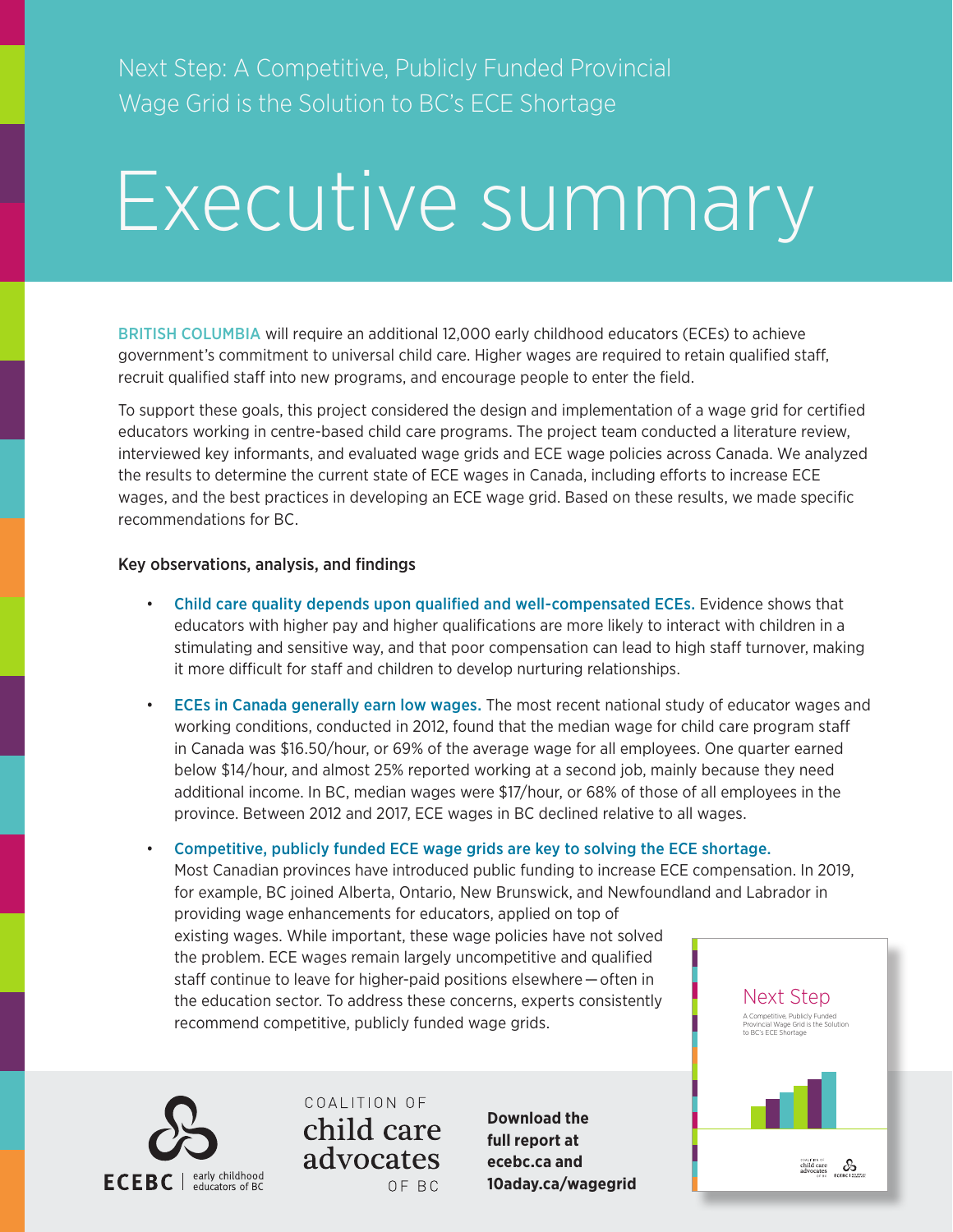

#### Effective ECE wage grids:

- Incorporate best practices. An ECE wage grid should be founded in a compensation philosophy that describes the compensation objectives and values. An ECE compensation philosophy for BC should affirm that recruiting and retaining a well-qualified, fairly compensated ECE workforce is essential to meeting government's child care goals, and advancing a range of related social and economic objectives.
- Integrate policy and funding to create a child care system. Appropriate ECE wages cannot be addressed in isolation. It's critical that the cost of implementing a wage grid does not lead to increased parent fees or compromised quality. An ECE wage grid needs to be part of comprehensive child care policy, including public funding to pay for increased wage costs, standard or capped affordable parent fees, and a human resource strategy that addresses not only compensation, but also working conditions, professional development, and ECE education.
- Recognize staff qualifications and experience. Wage grids reward qualified and experienced staff with higher wages. They incorporate different levels for different qualifications as well as steps within each level for years of service. This increase in pay between levels should be an incentive for ECEs to pursue additional education in order to achieve international benchmarks for quality.
- Set and maintain competitive wages. Wages need to be competitive with other positions with similar education, experience, and responsibilities. Further, since the overwhelming majority of ECEs are women, wages must promote gender equity and reduce the gender pay gap. Competitive and equitable wages can be achieved by: benchmarking against positions in other sectors where child care competes for staff; basing wages on the qualifications, skills, and responsibilities required for a position (and not on the job title or gender of the person in the role); and updating wage rates regularly to reflect changes in inflation and other factors.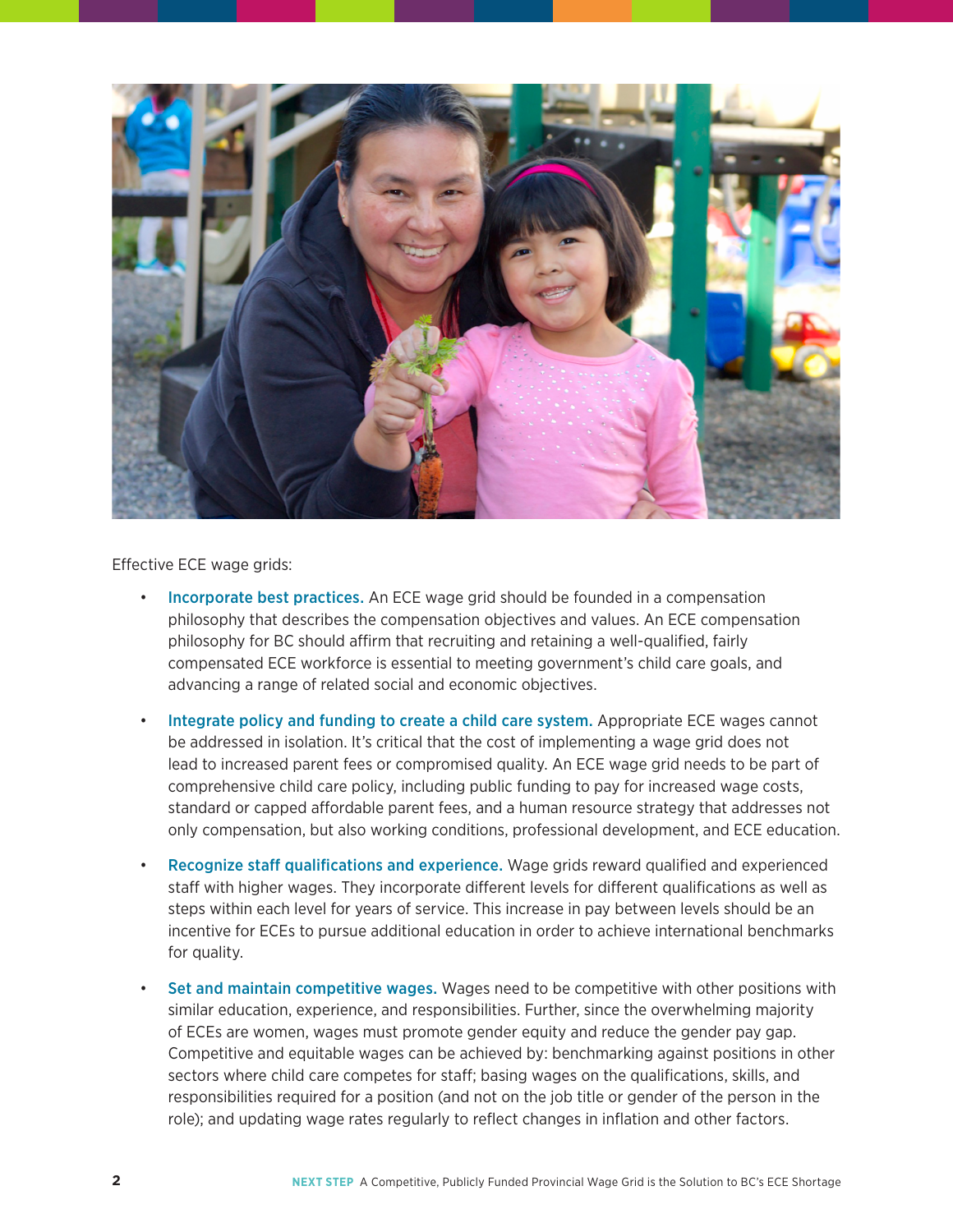The BC government should act now to implement an ECE wage grid. ECE wage grids used in Manitoba, Prince Edward Island, and Quebec provide examples to learn from. They have levels based on qualifications, with increased wages for higher qualifications. They also have steps within each level based on years of experience. Child care programs in both Quebec and Prince Edward Island receive funding to pay required wages while charging parent fees established by the province.

Implementing an ECE wage grid in BC would provide multiple benefits — for educators and child care providers, for children who benefit from high quality early care and learning, and for our economy as universal child care unfolds. Government can address some existing challenges with an implementation plan that strengthens human resource practices across the sector and keeps educators and child care providers well-informed and engaged.

## Recommendations for an ECE wage grid for BC

We recommend that the BC government develop and implement a province-wide, publicly funded, competitive ECE wage grid.

Existing provincial wage grids in the health, education, and community social service sectors provide useful benchmarks in developing ECE wages. These grids apply to some ECEs in BC, as well as to comparable positions. Along with the wage grids under development for child care programs in Indigenous communities, they provide a base from which we can expand to include all ECEs working in licensed child care.

Government must first affirm its ECE compensation philosophy. This should focus on the need and urgency faced in recruiting and retaining qualified ECEs.

ECE wages should be at or above a living wage, comparable to positions in other sectors with similar credentials and competitive with the \$26/hour median wage of StrongStart facilitators and education assistants in BC public schools.

Implementing an ECE wage grid in BC would provide multiple benefits — for educators and child care providers, for children who benefit from high quality early care and learning, and for our economy as universal child care unfolds.

Coupled with accessible, affordable ECE education, the pay levels encourage educators to upgrade their certifications.

We recommend the following step 1 wages in a BC ECE wage grid (in 2020 dollars):

- **ECEA** (ECE Assistant): \$20/hour;
- ECE (one-year college certificate): \$26/hour; and
- **ECE+** (two-year college diploma): \$29/hour.

A systemic approach is essential to implement a province-wide ECE wage grid. This can be supported by the community social services and education sectors. These sectors are aligned with child care and have had publicly funded wage grids in place for over 20 years.

Government should establish an ECE task force with the mandate and funding to implement the ECE wage grid.